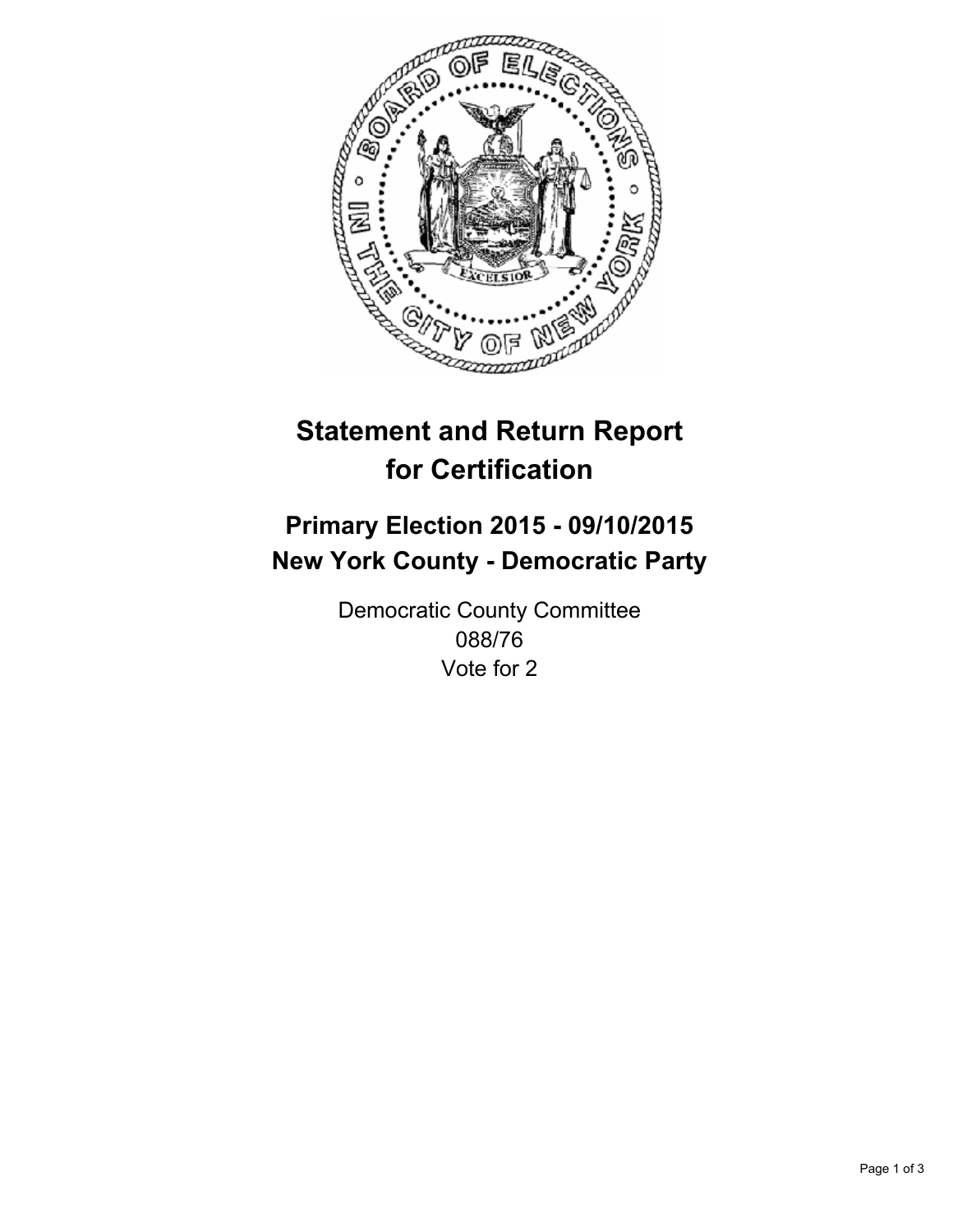

#### **Assembly District 76**

| <b>PUBLIC COUNTER</b>                                    | 16 |
|----------------------------------------------------------|----|
| ABSENTEE/MILITARY                                        | 2  |
| AFFIDAVIT                                                | 0  |
| <b>Total Ballots</b>                                     | 18 |
| Less - Inapplicable Federal/Special Presidential Ballots | 0  |
| <b>Total Applicable Ballots</b>                          | 18 |
| <b>JUNG SOON BERGMAN</b>                                 | 5  |
| <b>YVONNE FITZNER</b>                                    | 9  |
| <b>JULIENNE MARKEL</b>                                   | 7  |
| <b>Total Votes</b>                                       | 21 |
| Unrecorded                                               | 15 |